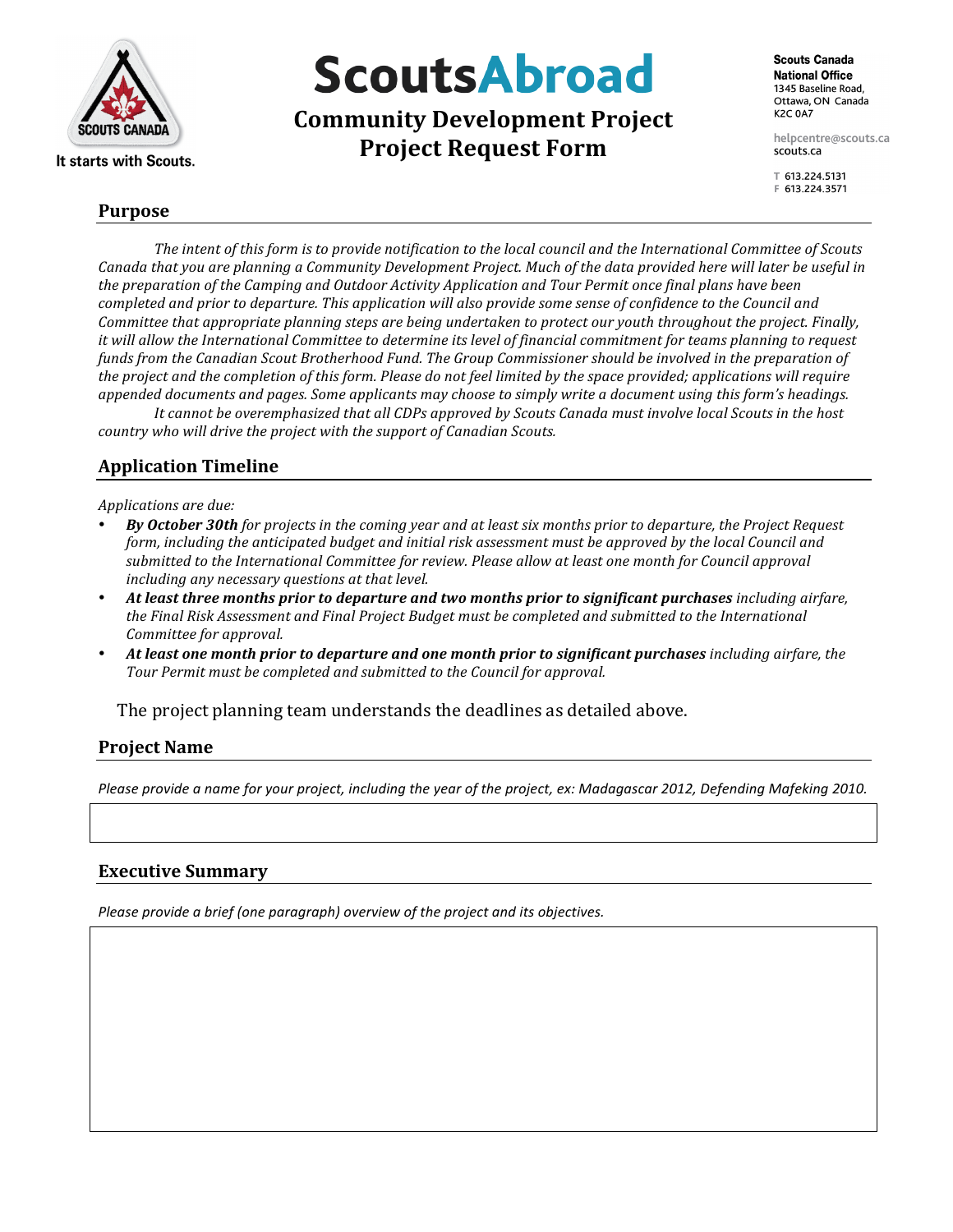

# **ScoutsAbroad**

# **Community Development Project Project Request Form**

helpcentre@scouts.ca scouts.ca

〒 613.224.5131 F 613.224.3571

### **List)of)Key)Project)Organizers**

*The leadership team must include at least one senior youth with a key role in the planning process for the project. As a youth\$driven\$organization,\$we\$must\$provide\$learning\$opportunities\$to\$develop\$our\$youth\$members\$as\$our\$future\$ leaders.*

All advisors must be active members of Scouts Canada, having completed all screening requirements. All advisors must hold a minimum of Woodbadge I Company and at least one advisor must hold Woodbadge II Company or Crew.

*While it is strongly suggested that all Community Development Projects involve advisors, a Crew of Rover Scouts may request permission to plan a project without an advisor.* 

| <b>Full Name</b> | Adult/youth | Phone Number | Email |
|------------------|-------------|--------------|-------|
|                  |             |              |       |
|                  |             |              |       |
|                  |             |              |       |
|                  |             |              |       |
|                  |             |              |       |
|                  |             |              |       |
|                  |             |              |       |
|                  |             |              |       |
|                  |             |              |       |
|                  |             |              |       |
|                  |             |              |       |
|                  |             |              |       |

## **Project Location**

*What is the anticipated location for the project? You can provide a country, community or even just a region of the* world for projects that will be seeking International Committee support to find a destination. This may also include *communities or cities that will be a significant stop or layover along the way for the team.*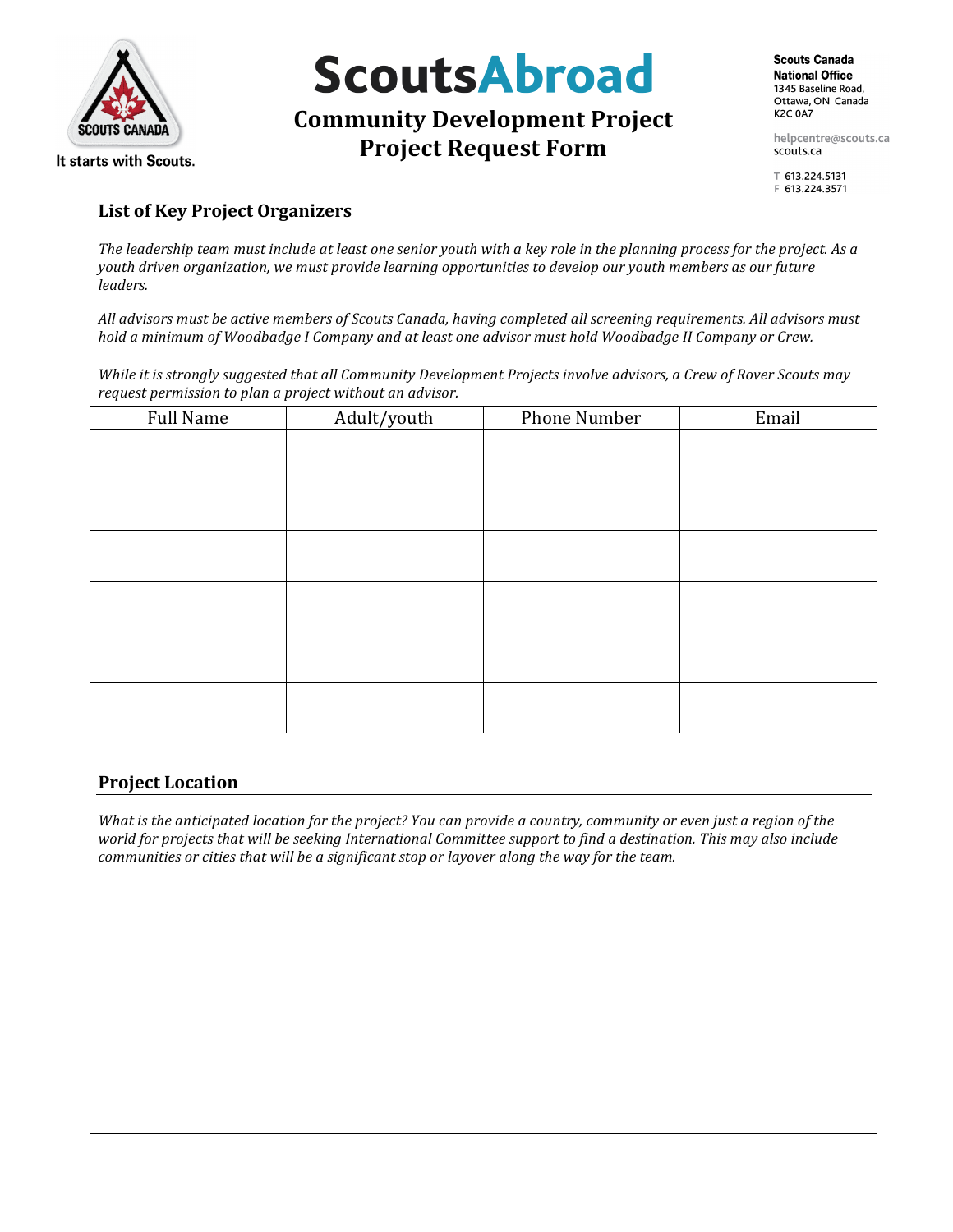

# **ScoutsAbroad**

**Community Development Project Project Request Form** 

helpcentre@scouts.ca scouts.ca

〒 613.224.5131 F 613.224.3571

### **Travel)Arrangements**

*How does the team intend to get to the destination country and how will you travel while in the country? Generally, groups\$would\$travel\$significant\$distances\$by\$air\$on\$commercial\$carriers,\$however if\$you\$are\$taking\$a bus\$to\$northern\$ Mexico, that needs to be detailed. Also, will you be traveling by bus or other means while in the country? Adult* participants driving youth in rented vehicles will raise concerns for insurance, International Drivers Licenses, etc.

## **Project Timeline**

*What is the anticipated time of the project (minimum 2 weeks with 2/3rd of the time spend working on the project)?* Some details on your timeline would also be helpful. These may include deadlines for participant contributions, major *purchases like airfare, deadlines for sending supplies ahead, pre-camp, team departure, etc. In the early stages of planning, these should be listed as anticipated dates or number of days prior to departure.* 

*Be sure to include two important dates in this section: the submission of additional supporting documents as outlined* in the 'Application Timeline' section above and the submission of a final report to the International Committee.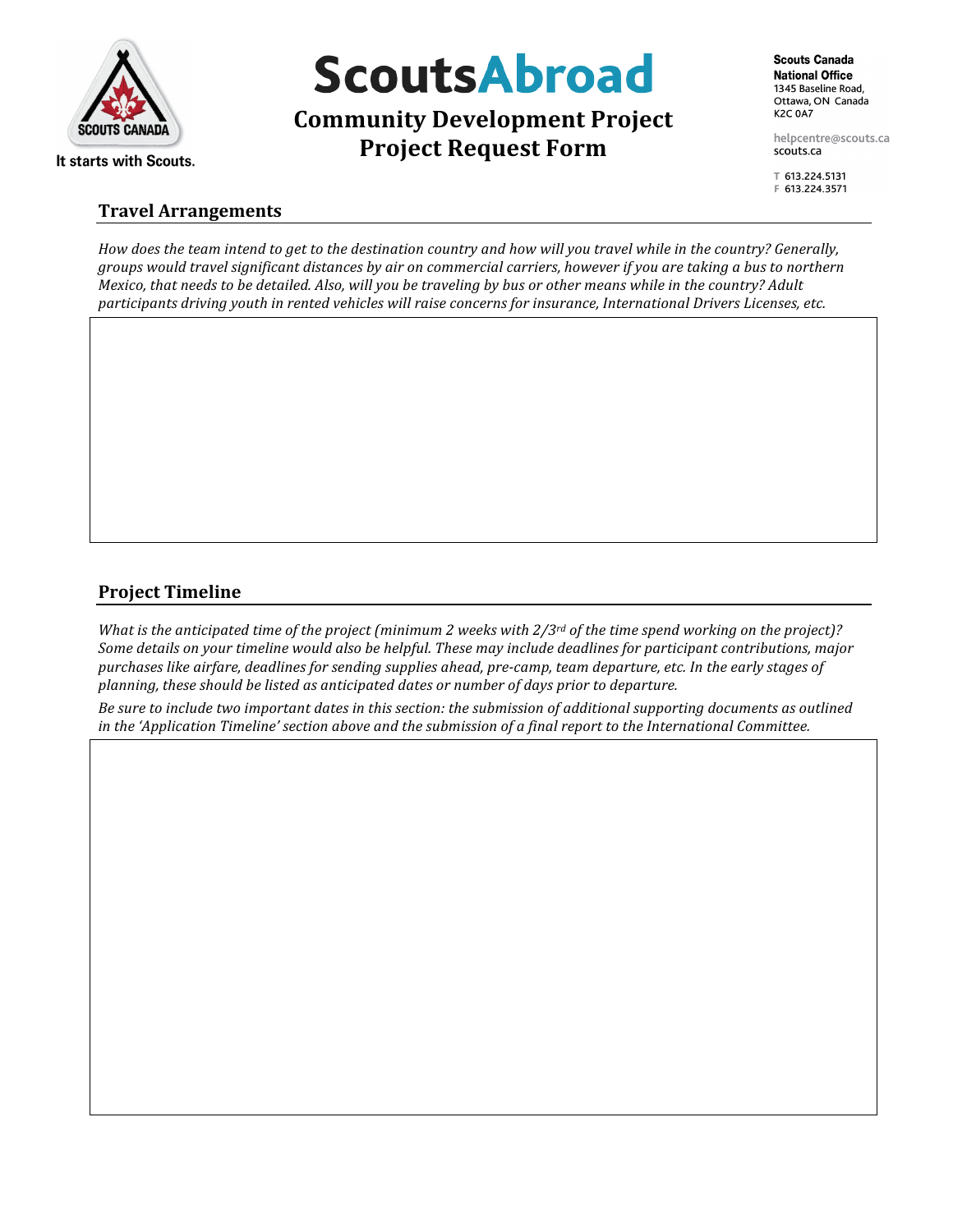

# **Project)Work**

**ScoutsAbroad** 

**Community Development Project Project Request Form** 

helpcentre@scouts.ca scouts.ca

〒 613.224.5131 F 613.224.3571

*Will your project consist of construction, training, or teaching, etc.? What kinds of skills, training and safety measures* are required for this work? Provide some details that will ensure the Risk Assessment covers the necessary points. If you *plan on having youth hand dig wells to 30 feet deep or use local arc welding equipment, we need to make sure that* appropriate training and precautions are in place.

# **Project Team - Experience**

*What experience exists on the planning team in terms of community development projects, international scouting, project management, and international travel? Are the skills required for the project work above present on the team?* 

## **Project Team - Audience**

*From where will the project draw its participants? (local group, area, council or national). What age group are you* targeting for the team members? This may be as simple as the team is limited to the 125th London Venturer Company *and\$advisors.*

> $\Box$  This is a closed group project. No individuals can apply to join as participants.

> $\square$  This project is open to individual applicants.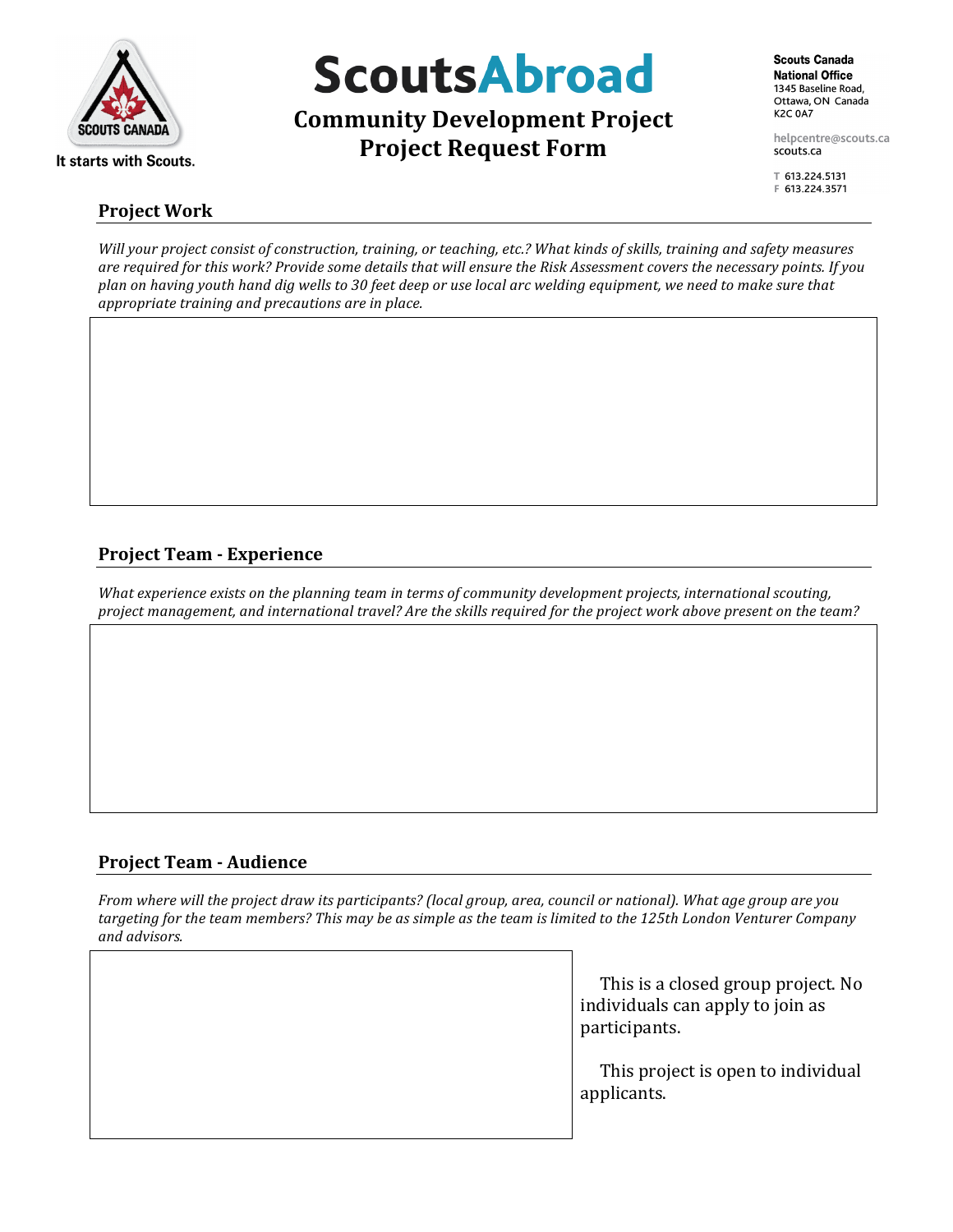

# **ScoutsAbroad**

# **Community Development Project Project Request Form**

**Scouts Canada National Office** 1345 Baseline Road. Ottawa, ON Canada **K2C 0A7** 

helpcentre@scouts.ca scouts.ca

〒 613.224.5131 F 613.224.3571

### **Project Team - Selection**

*How will members be asked to join the team and what criteria will be in place to determine suitability? What qualifications will the advisors require for various roles, such as construction supervisor, first aider, etc.?* 

# **Project Team - Structure**

*How do you expect the youth will work together and govern themselves? (Patrols responsible for specific tasks, working groups that change over time, group bylaws, code of conduct, etc.). What roles will the various advisors take on or what will be their area of responsibility?* 

## **Additional)Activities**

What activities does the group anticipate undertaking while in the country? This list should include side trips, Scouting events, social/cultural events, and tourist activities. Scuba diving training with unlicensed providers in areas that are known for shark attacks will obviously raise red flags. The team will have to ensure that all activities are conducted in *accordance\$with\$the\$Camping\$and\$Outdoor\$Activity\$Guide.*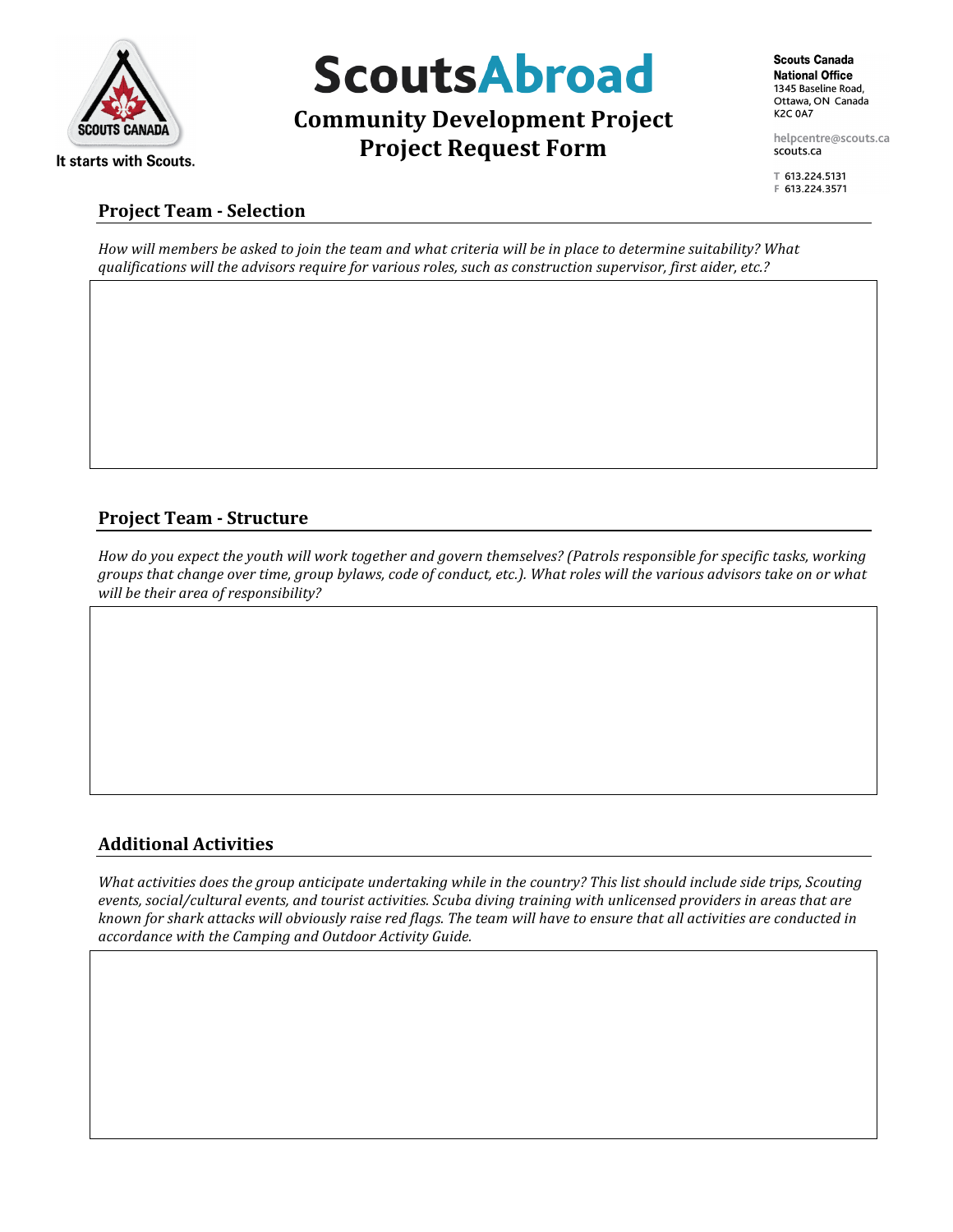

# **ScoutsAbroad**

**Community Development Project Project Request Form** 

helpcentre@scouts.ca scouts.ca

〒 613.224.5131 F 613.224.3571

# Local Contact(s)

*What contacts are in place for support in the target Scout Association, country or community? Will they be providing accommodations,\$guides,\$travel\$arrangements,\$etc.? Which\$local Scouting\$Association\$will\$you\$be\$working\$with\$(as\$* some countries have several associations)? Upon approval, Scouts Canada will contact the local Scouting Association.

 $\Box$  The planning team has not yet made a local contact and requests the assistance of the International Committee to find one.

# Local Scouting

*How will the group participate with local Scouting groups in the destination country? This may be one of the most important aspects of a Scouts Canada Community Development Project. What sets our projects apart from humanitarian tourism is the cultural exchange with local scouts. The planning team should ensure that the project* includes meaningful interaction with local scouts. The International Committee can make contacts with the local scouting organization to facilitate such interaction. Have you planned home stays, or will you be participating in local *Scouting camps, tours, etc.?* 

 $\Box$  The planning team has not yet made contact with local scouts and requests the assistance of the International Committee to do so.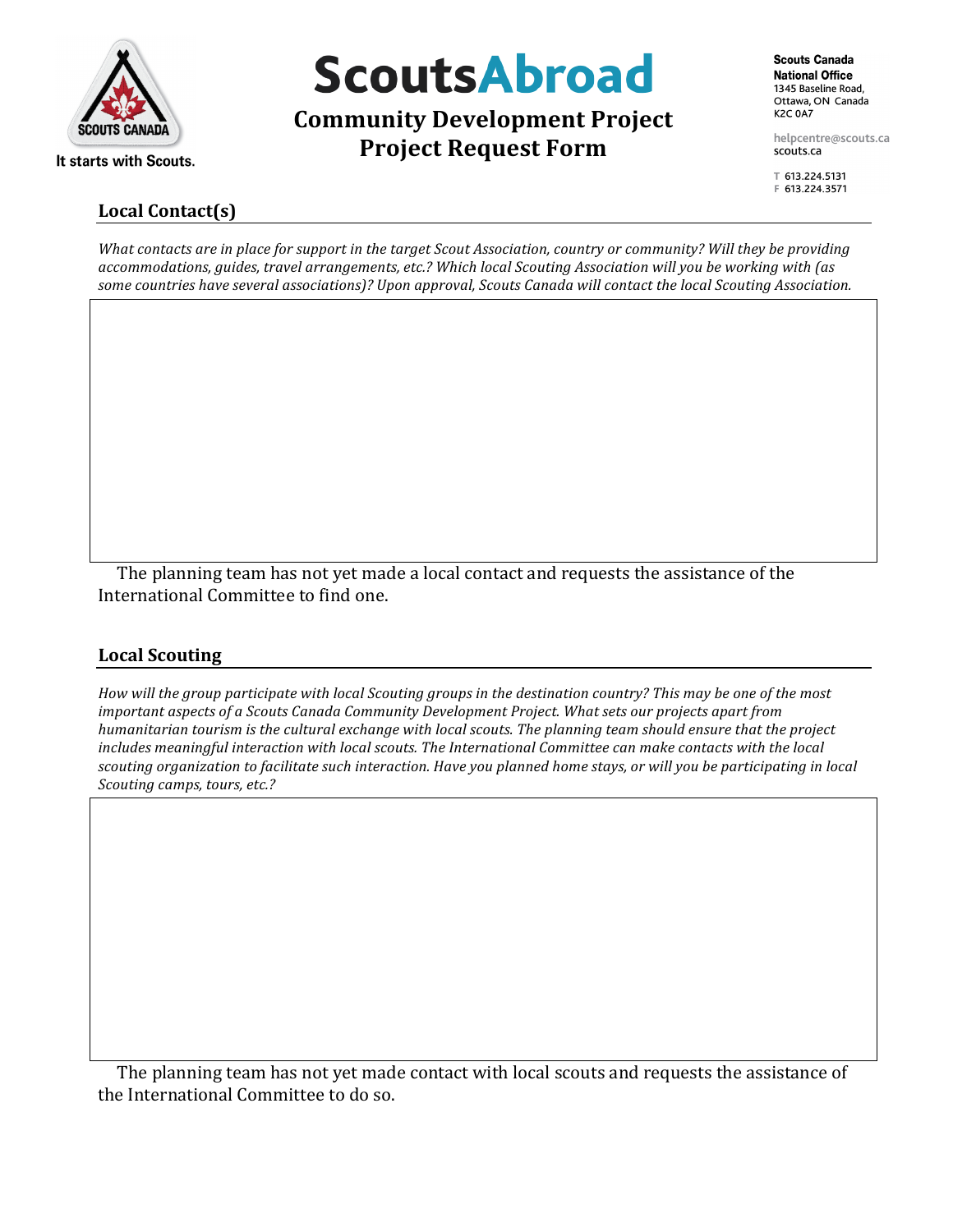

# **ScoutsAbroad**

# **Community Development Project Project Request Form**

helpcentre@scouts.ca scouts.ca

〒 613.224.5131 F 613.224.3571

### **Project as a Learning Activity**

How will the project be developed as a learning activity for all participants? You should consider activities prior to departure, in country and on conclusion of the project. Include how it might be used to fulfill badge or award *requirements for the youth involved (Queen's Venturer Award, Rover Rambler Award, Duke of Edinburgh Award, Scouts of the World Award, etc.).* 

## **Anticipated)Budget**

Please attach separately an anticipated budget including costs for team participation (transportation, accommodations, meals, activities, etc.) and project costs (materials, etc.). The budget should also specify a contingency amount that is commensurate with your confidence in the budget accuracy. Assume 15% for early planning, 10% as *plans start to solidify and 5% (min) once final details are being made and major expenses such as airfare have been accurately\$quoted.*

Include below a brief explanation of the income and expenses included in the attached anticipated budget.

 $\Box$  Anticipated budget is attached.

 $\Box$  The project planning team will submit a Final Project Budget at least three months prior to departure and at least two months prior to significant purchases including airfare.

*Projects can apply for funding from the Scouts Canada Brotherhood Fund to cover the cost of implementing the project (i.e., building materials, training manuals, etc.), but the fund will not cover participant costs such as airfare.* 

 $\square$  The planning team requests funding from the Brotherhood Fund for the amount of \$\_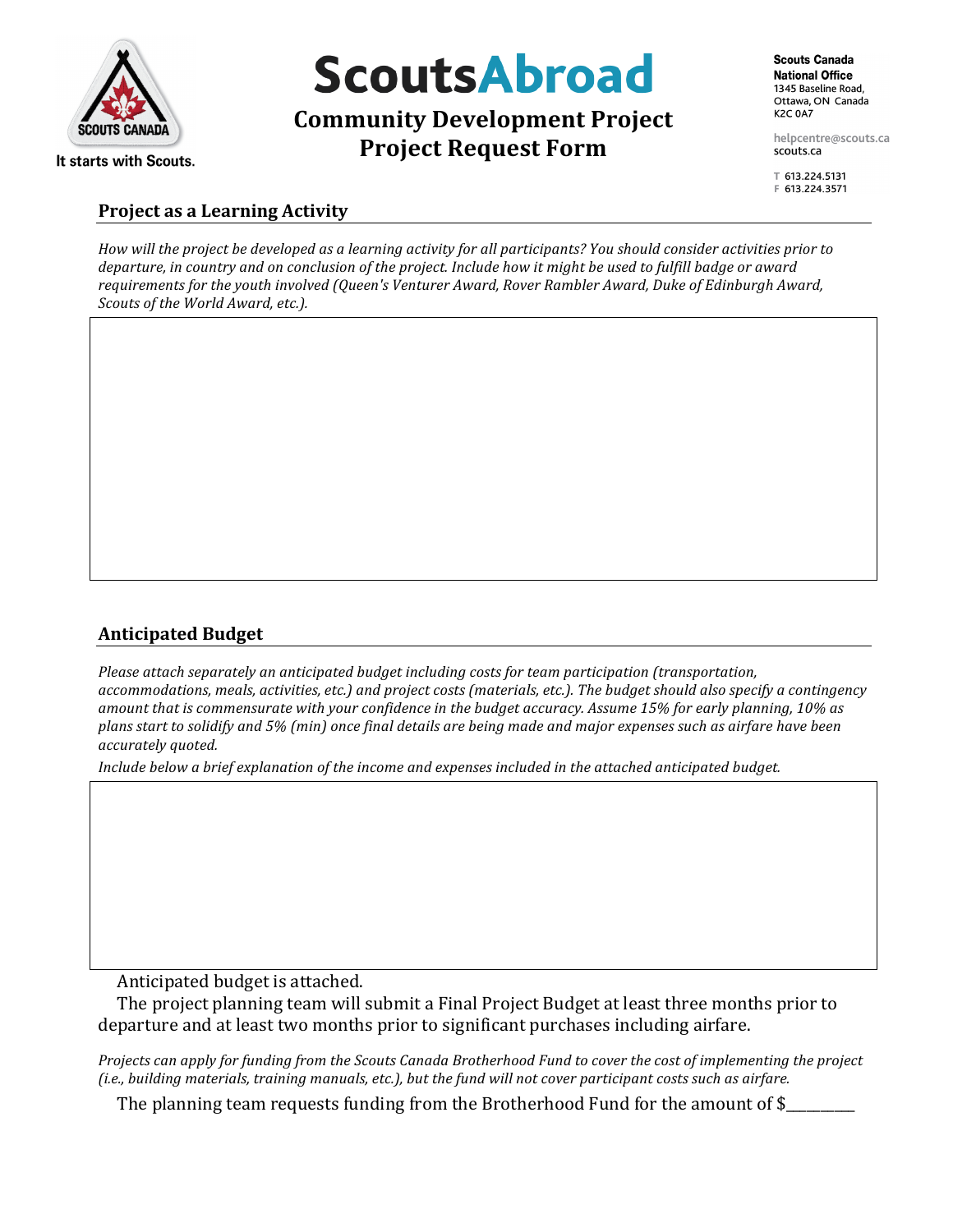

# **ScoutsAbroad**

# **Community Development Project Project Request Form**

**Scouts Canada National Office** 1345 Baseline Road. Ottawa, ON Canada **K2C 0A7** 

helpcentre@scouts.ca scouts.ca

〒 613.224.5131 F 613.224.3571

### **Transfer of Funds and Banking**

*How do you expect the transfer of funds will take place to the target community? If you're unsure of this detail, the* International Committee can help with a variety of suggestions to simplify the process.

# **Risk Assessment & Security**

*Will the advisors undertake a preview trip? What if any travel restrictions are in place on the DFAIT web site for the anticipated\$destination?*

*Note that at any point in time, the International Committee reserves the right to cancel or request significant changes\*to\*a\*project\*for\*reasons\*of\*security\*including\*social/political\*unrest,\*natural\*disaster,\*disease\* outbreak,\*etc.\*For\*examples,\*consider:\*the\*political\*coup\*and\*ensuing\*riots\*in\*Madagascar\*in\*2008\*that\*delayed\* a\*project,\*the\*earthquake\*in\*Haiti\*would\*have\*caused\*cancellation\*of\*any\*trips\*to\*that\*country\*and\*concerns\* over the H1N1 virus that almost cancelled the Paraguay Project in 2009.* 

 $\Box$  The Project Planning Team has attached an initial Risk Assessment on the Community Development Project Risk Assessment Template.

 $\Box$  The Project Planning Team will submit a detailed Final Risk Assessment according to the Community Development Project risk management template at least three months prior to departure and at least two months prior to significant purchases including airfare.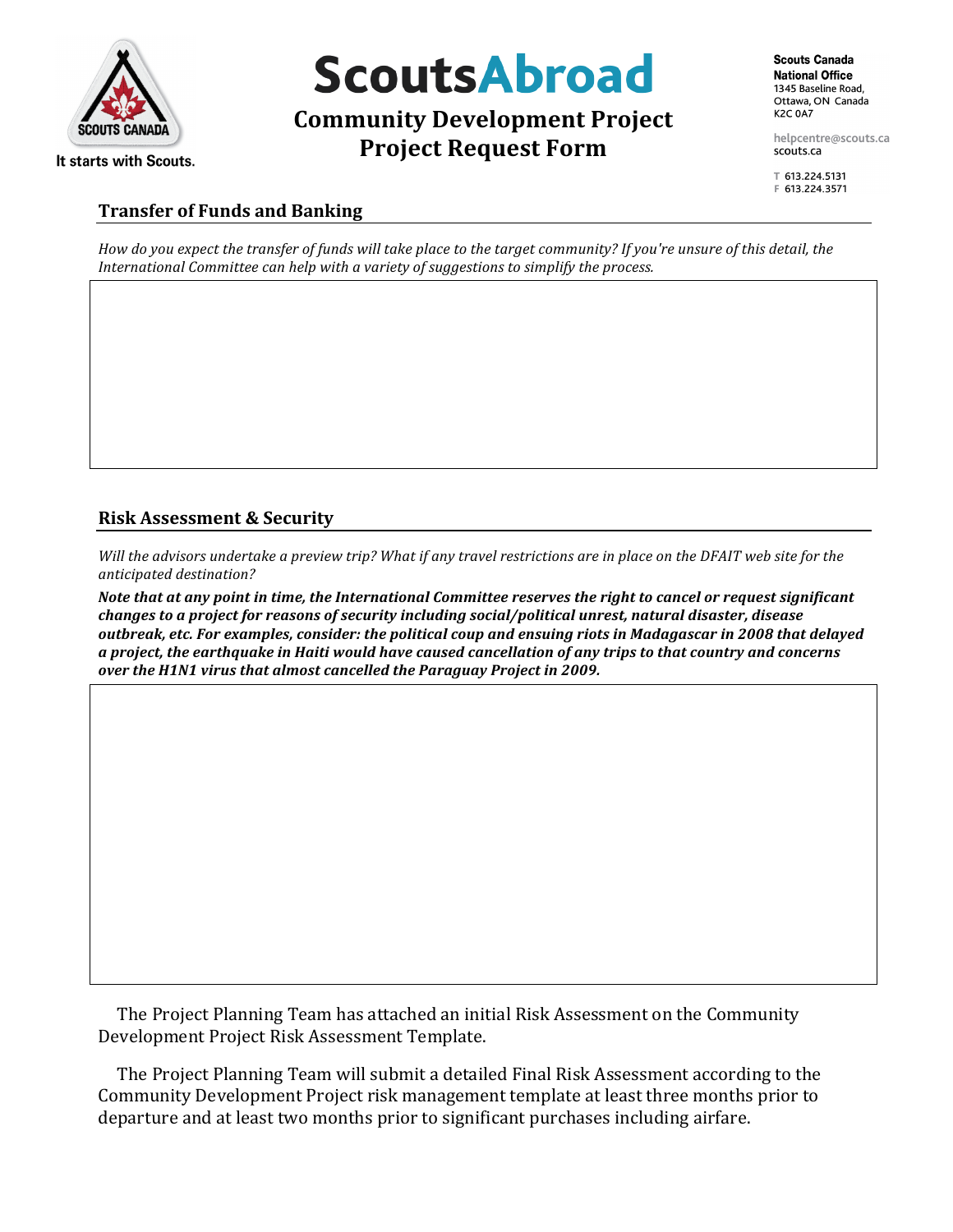

# **ScoutsAbroad**

**Community Development Project Project Request Form** 

helpcentre@scouts.ca scouts.ca

〒 613.224.5131 F 613.224.3571

### **Communications Plan**

There are several key stakeholders including your contact in the host country and participants' parents that require constant communication from the project leadership team. Please list your key stakeholders, how often you intend to *contact them, and what topics you will cover in your communication with them. You should also include if and how you intend to make use of Scouts Canada's communications channels (website, email blasts, etc.).* 

 $\square$  The Project Planning Team commits to regular communication with the International Committee once the project has been approved.

 $\Box$  The Project Planning Team commits to submitting a final report to the International Committee at the end of the project.

### **Travel)Insurance**

*What form of travel insurance will be in place for participants? This is a requirement for the Tour Permit and is* suggested in the 'Planning your Community Development Project' document that one provider should be contracted for *all\$participants.*